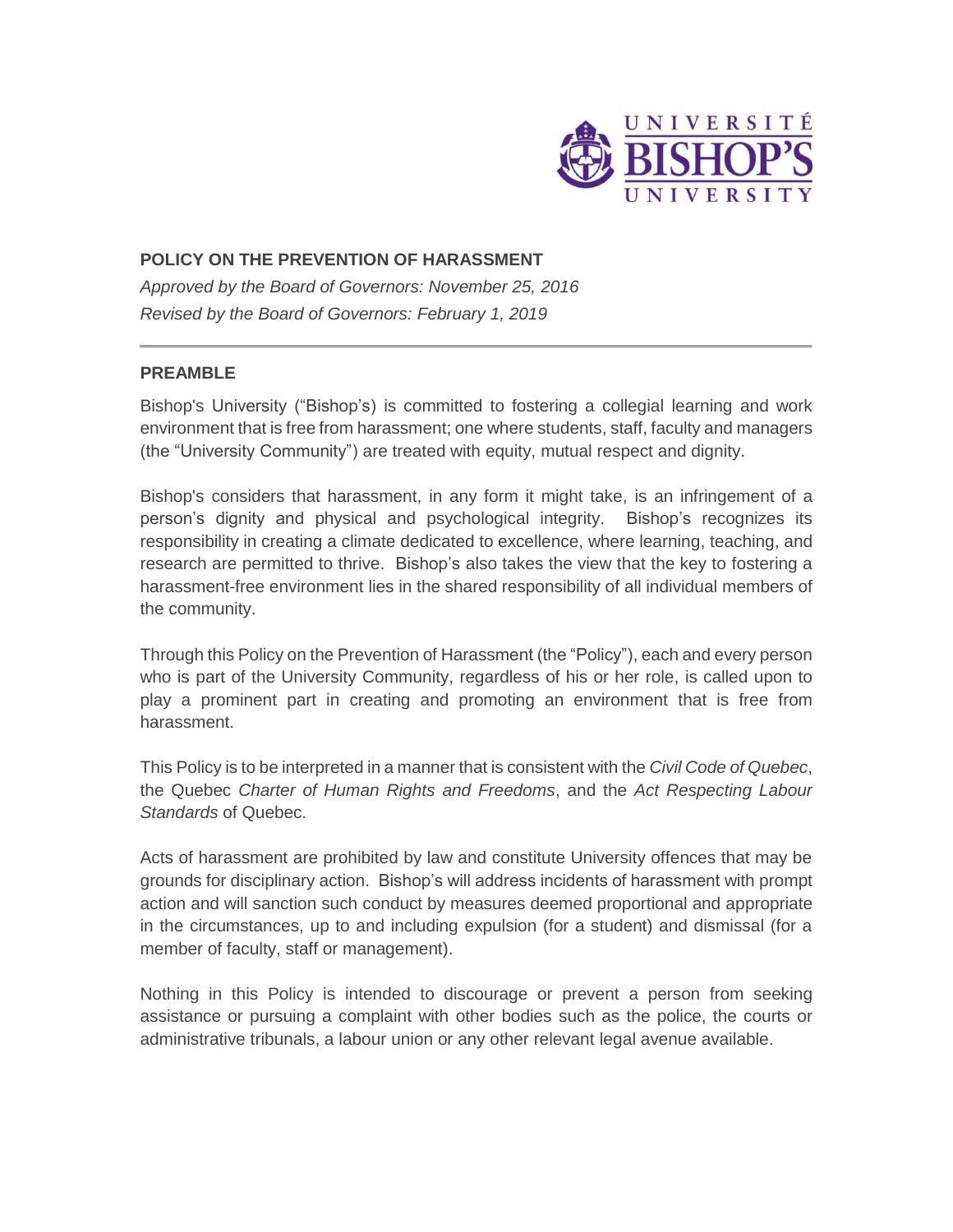# **1. SCOPE AND APPLICATION**

All members of the University community and all persons present on campus for whatever reason are responsible for contributing, through their conduct, to creating a harassmentfree environment.

This Policy therefore applies to all individuals within the University community, including students, faculty, staff, managers, volunteers, as well as any third party having contact with the University, including visitors and clients. All outside contractors hired by Bishop's will abide by, and their operations and practices will conform to, this Policy.

Incidents of harassment, sexual harassment and cyber harassment are governed by this Policy where they occur in a University context, meaning on University premises or on work or study sites under the University's control, or during the course of a Bishop'ssponsored activity. Conduct that occurs in a University context can also arise off University premises, where that conduct has a link to the University, affects a member of the University community and impacts on the University learning, working or living environment.

# **2. POLICY OBJECTIVES AND FUNDAMENTAL PRINCIPLES**

#### **2.1 Purpose**

This Policy seeks to:

- Establish appropriate guidelines and procedures to foster a learning and work environment free from all forms of harassment;
- Raise awareness about harassment and inform members of the University Community about their rights, responsibilities and recourses;
- Provide assistance mechanisms to ensure that victims of harassment receive appropriate support and perpetrators of harassment stop their behaviour;
- Create a Committee for the Prevention of Harassment which has as its mandate the creation and implementation of a program to sensitize and educate members of the University Community.

# **2.2 Prevention as a Priority**

Bishop's shall maintain policies, procedures, and mechanisms that foster a learning and work environment free of harassment, with prevention of incidents of harassment as a top priority.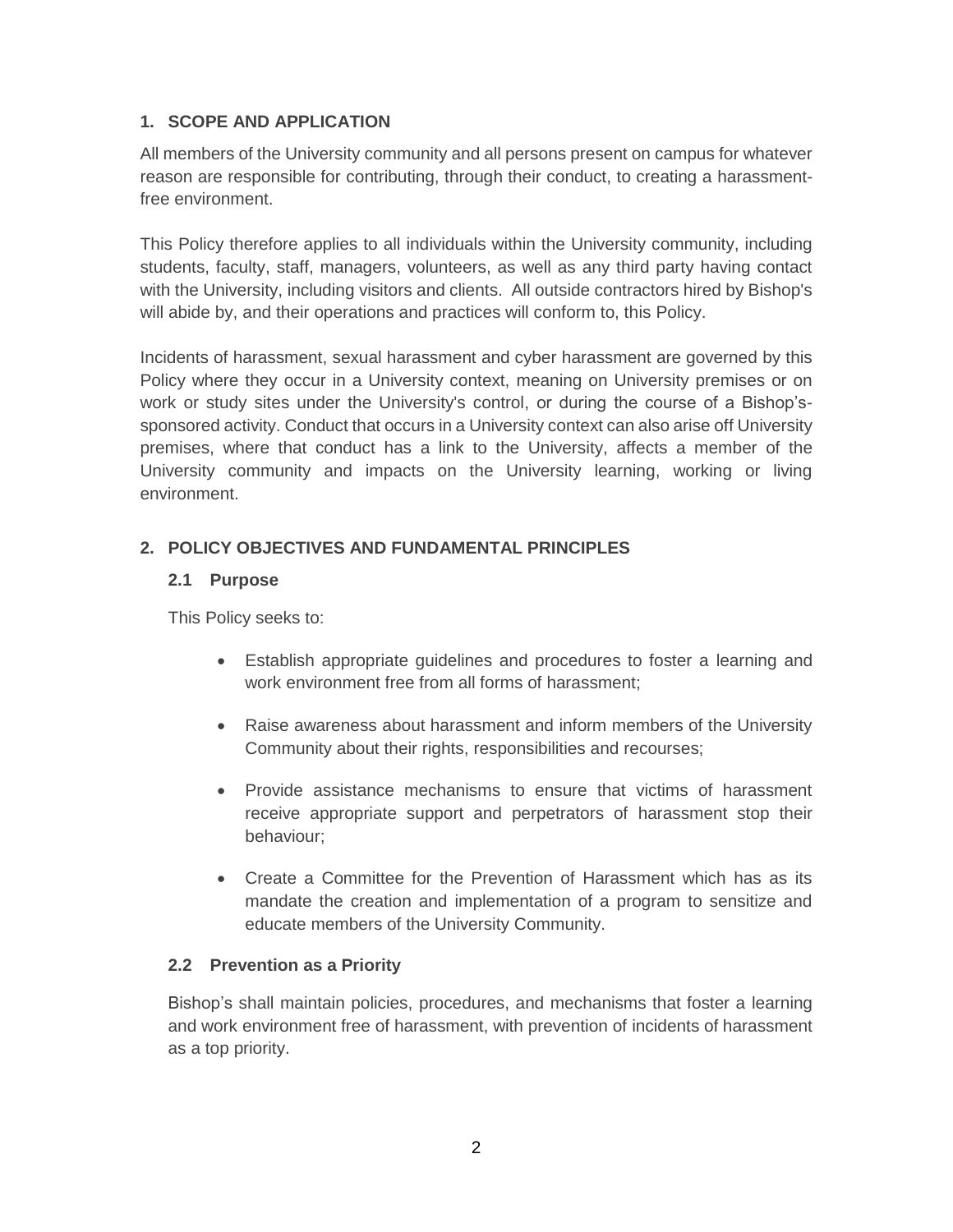When an incident of harassment has been alleged, Bishop's shall take reasonable and appropriate action to properly address the conduct and to treat formal complaints of harassment. In doing so it shall take into account the needs of each segment of the University community.

# **2.3 Shared Responsibilities**

# **2.3.1 Secretary General**

The Secretary General is responsible for the application of the present policy in accordance with policies, regulations and agreements governing work and academic relations at Bishop's. The Secretary General will inform the parties to a complaint of the decision on the complaint, as well as the Human Resource Department where the complaint involves faculty or staff, or the Dean of Student Affairs where the complaint involves students.

#### **2.3.2 Managers**

A manager having staff under his/her supervision will manage in a preventive way, so as to avoid conflict within his/her team to the extent possible. A manager is responsible for monitoring conflicts and for acting quickly to solve them before they degenerate or give rise to behaviour that can potentially be qualified as harassment. He or she may consult the Secretary General's Office or the Human Resources Department, if necessary, to seek support and advice on how best to manage conflicts.

# **2.3.3 Faculty, librarians and contract faculty**

Members of the faculty should manage classroom interactions in a preventive way to avoid conflict within the classroom. They are responsible for monitoring conflicts and acting quickly to solve them before they degenerate or give rise to behaviour that can potentially be qualified as harassment. A faculty member may consult the Secretary General's Office or the Human Resources Department or the Dean of Student Affairs, if necessary, to seek support and advice on how to best manage the conflict.

#### **2.3.4 Staff**

As members of the Bishop's community, staff shares in the responsibility to ensure a learning and work environment free of harassment.

#### **2.3.5 Human Resources Department**

The Human Resources Department acts as counsel for faculty, staff and managers. It intervenes in a preventive way to try to resolve conflict and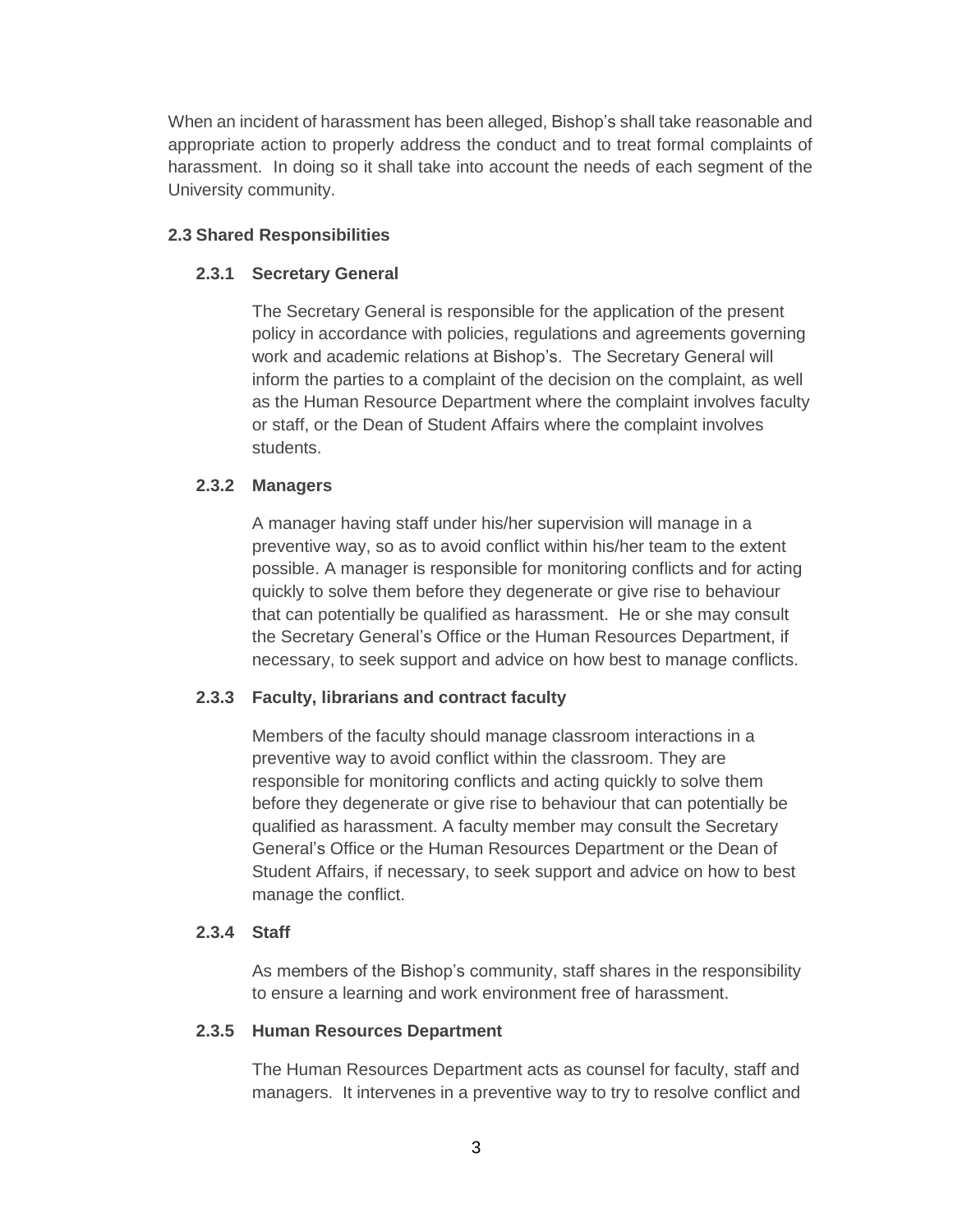to prevent it from degenerating. In cases where a situation of conflict cannot be resolved, the HR Department will direct the persons involved to the Secretary General.

It is the responsibility of the Human Resources Department to coordinate training and communication on harassment.

#### **2.3.6 Dean of Student Affairs and Academic Deans**

The Dean of Student Affairs and the Academic Deans are responsible for managing conflicts involving students. They intervene in a preventive way to resolve conflicts before they degenerate. They will direct those involved to appropriate resources.

## **2.3.7 Students**

Students are responsible for fostering a work and learning environment free from any type of harassment. They collaborate in the enforcement of the Policy, in particular by supporting awareness activities and by contacting the Dean of Student Affairs or the appropriate Academic Dean to seek advice and support to resolve conflict.

## **2.3.8 Committee for Prevention of Harassment**

The Committee for the Prevention of Harassment shall take proactive measures to promote understanding, awareness and discussion of matters such as harassing behaviour among members of the University Community, with a focus on educating and disseminating information through online materials. The Human Resources Department will support the work of the Committee by coordinating training and communication.

# **2.4 Fair and Equitable Treatment in Situations of Harassment**

Situations of harassment will be addressed and treated in accordance with the fundamental principles of fairness and equity owed to all involved parties, and with a focus on putting an end to the unwanted behaviour.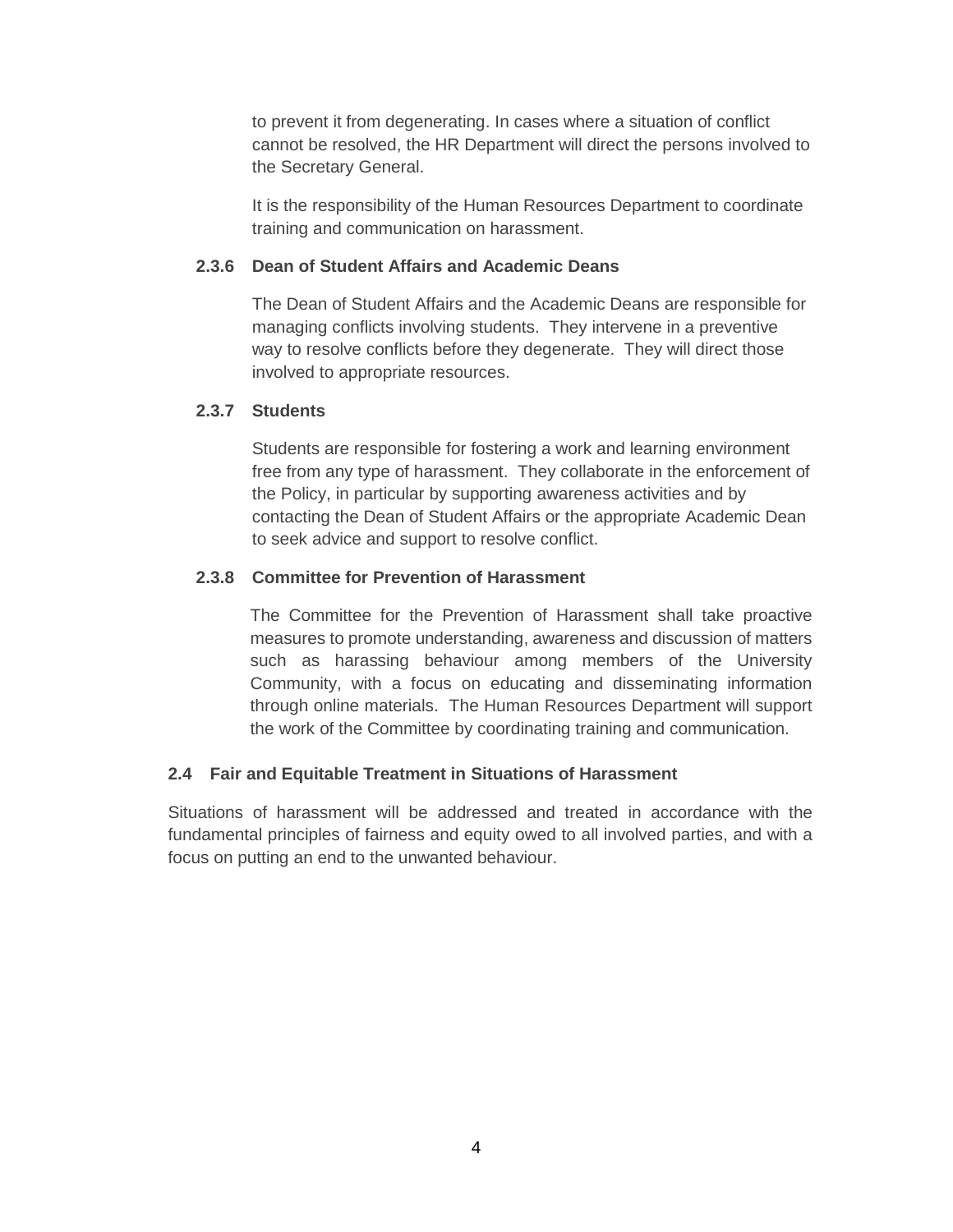## **2.5 Protection of persons involved**

This Policy prohibits reprisals against an individual who has made a good faith complaint, sought advice, acted as a witness, or provided information regarding an incident of harassment.

## **3. DEFINITIONS**

## **3.1 Harassment**

There are three forms of harassment: psychological harassment, sexual harassment and cyber harassment. Harassment can occur between individuals with different statuses within the University community or between individuals having the same status.

## 3.1.1 Psychological Harassment

Under Quebec law, Psychological Harassment is defined as [vexatious behavior](http://www.cnt.gouv.qc.ca/en/lexicon/index.html#default_35) in the form of repeated conduct, verbal comments, actions or gestures:

- that is hostile or unwanted
- that affects the dignity or psychological or physical integrity of the person
- $\bullet$  that makes the work or learning environment harmful.<sup>1</sup>

Four criteria must be present and demonstrated in order to establish Psychological Harassment, namely:

1) Vexatious conduct that is repetitive in nature

Vexatious conduct is conduct that is humiliating, offensive or abusive for the person on the receiving end. It causes the person anguish and injures his or her self-esteem. It exceeds what a reasonable person considers appropriate in the learning or work context.

Although a word, behaviour, an act or a gesture taken in isolation may seem harmless, the accumulation of repeated words, behaviours, acts or gestures may, taken together, amount to harassment.

On the other hand, a single serious act that causes continuing harmful effects may constitute an infringement of the dignity and respect of the person, and amount to psychological or sexual harassment.

2) Hostile, unwanted character

Behaviours, comments, acts or alleged acts must be considered hostile or unwanted.

 <sup>1</sup> The definition of harassment is inspired by s 81.18 of the Quebec Labour Standards Act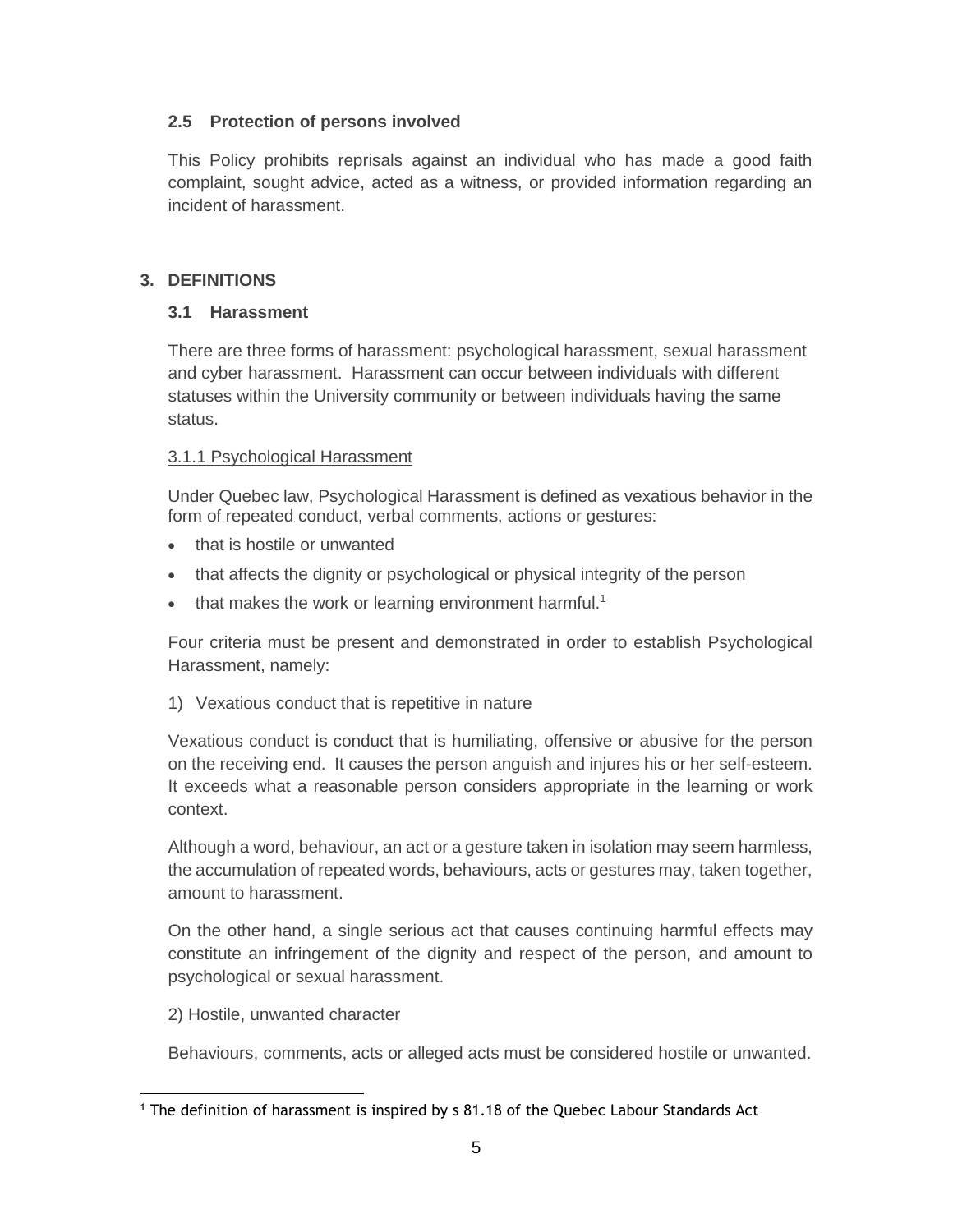In some cases, it may be so clear that the behaviour would be unwanted that the victim's refusal or disapproval need not necessarily be clearly expressed by the victim during the act of harassment.

3) Affect the person's dignity, or physical or psychological integrity

Harassment has a negative impact on the person who suffers it. Human dignity is violated when a person is belittled, put down or denigrated, whether on a personal, a professional or an academic basis. Harassment may cause a deterioration of the psychological and physical health of the victim.

## 4) Harmful workplace or academic environment

The consequence of harassment is a work or an academic environment which is harmful and hostile, and has a negative impact on the victim.

The management of performance, of absenteeism, the distribution of tasks, discipline and the application of sanctions, including dismissal in appropriate circumstances, constitute the legitimate exercise of the rights of management. These actions by the employer, as well as the enforcement of any University regulation, do not constitute psychological harassment as long as they are not carried out in an abusive or discriminatory manner.

# **Discrimination**

Discriminatory conduct is conduct that places an individual at a disadvantage on the basis of one of the prohibited grounds of discrimination under the Quebec *Charter of Human Rights and Freedoms* (race, color, sex, pregnancy, sexual orientation, civil status, age except as provided by law, religion, political convictions, language, ethnic or national origin, social condition, a handicap or the use of any means to palliate a handicap). When the conduct meets the four criteria of harassment, it is considered discriminatory harassment and it is governed under the current policy.

# 3.1.2 Sexual Harassment

Sexual harassment is defined as words, gestures, behaviour or physical contact of a sexual nature that is unwelcome by the victim. It usually occurs repeatedly but can also be one serious incident. The acts have a negative effect on the work and learning environment making it uncomfortable.<sup>2</sup>

Acts by individuals in positions of authority aimed at obtaining sexual favours under pressure, or acts or comments of a sexual nature by any member of the community that humiliate another, or infringe the dignity or the physical or psychological integrity of the individual at whom they are directed constitute sexual harassment.

<sup>2</sup> Summary of case law definition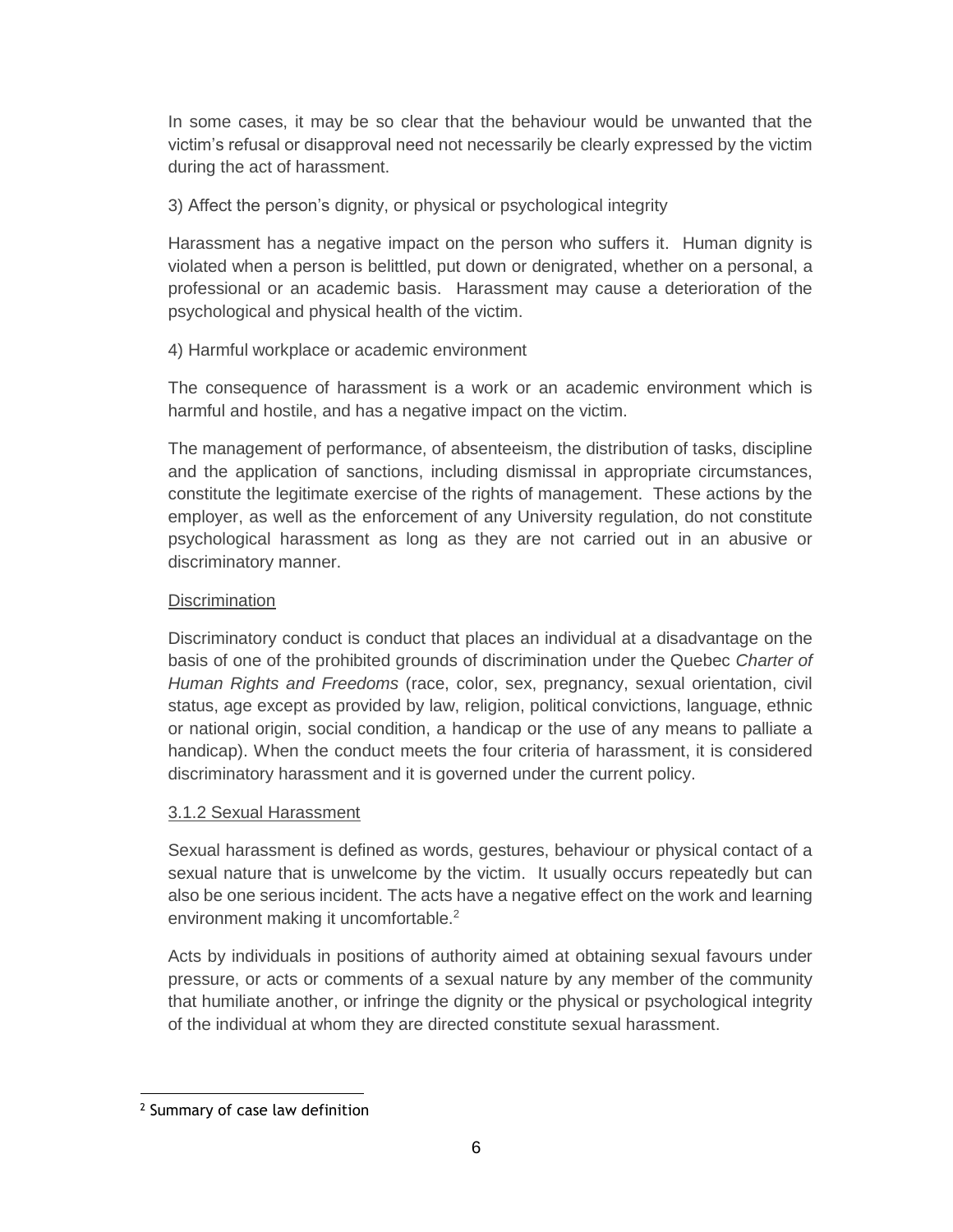#### Sexual Assault

Sexual assault is an unwanted sexual act that is forced on a person. It is a criminal act, and such assault should be referred to the police for investigation and criminal charges.

#### 3.1.3 Cyber Harassment

Cyber Harassment refers to online harassment. It is a new form of harassment using e-mail, instant messaging, social media and derogatory websites to stalk, to bully or otherwise harass an individual or group.

#### **3.2 Conflictual Situation**

Conflict is the expression of a difference or dispute between at least two parties. It may result from incompatibility, actual or perceived, between the roles, the goals and objectives, or the intentions and interests of individuals having opposing interests.

While some situations of conflict, tension or confrontation may involve a failure to respect another person, not all of them do. Constructive and respectful disagreement, difference of opinion, debate and argumentation are not considered harassment.

If efforts by the parties concerned to resolve a conflict are not successful, measures should be taken by the relevant first-line respondent to prevent the situation from festering and resulting in unacceptable behaviour, and to help resolve the conflict in an appropriate way that is respectful of the parties involved.

The Human Resources Department is mandated and empowered as first-line respondent to manage conflict involving members of the faculty, staff and managers. For students, the Dean of Student Affairs is designated as first-line respondent to manage conflicts.

#### **3.3 Academic Freedom**

This policy should not be interpreted in such a way as to abridge the University's educational mission, or the academic freedom of faculty members to cultivate a respectful but challenging academic environment. The policy should not be interpreted in such a way as to detract from the freedom to engage in frank discussions of potentially controversial matter, or to use legitimate instructional techniques, as long as these freedoms are exercised without abuse or discrimination.

In the context of academic activities, the assessment of knowledge and skills revealing the presence of gaps or challenges in relation to established standards, the correction of these deficiencies, and the enforcement of any University regulation, do not constitute psychological harassment as long as they are not done in an abusive or discriminatory manner.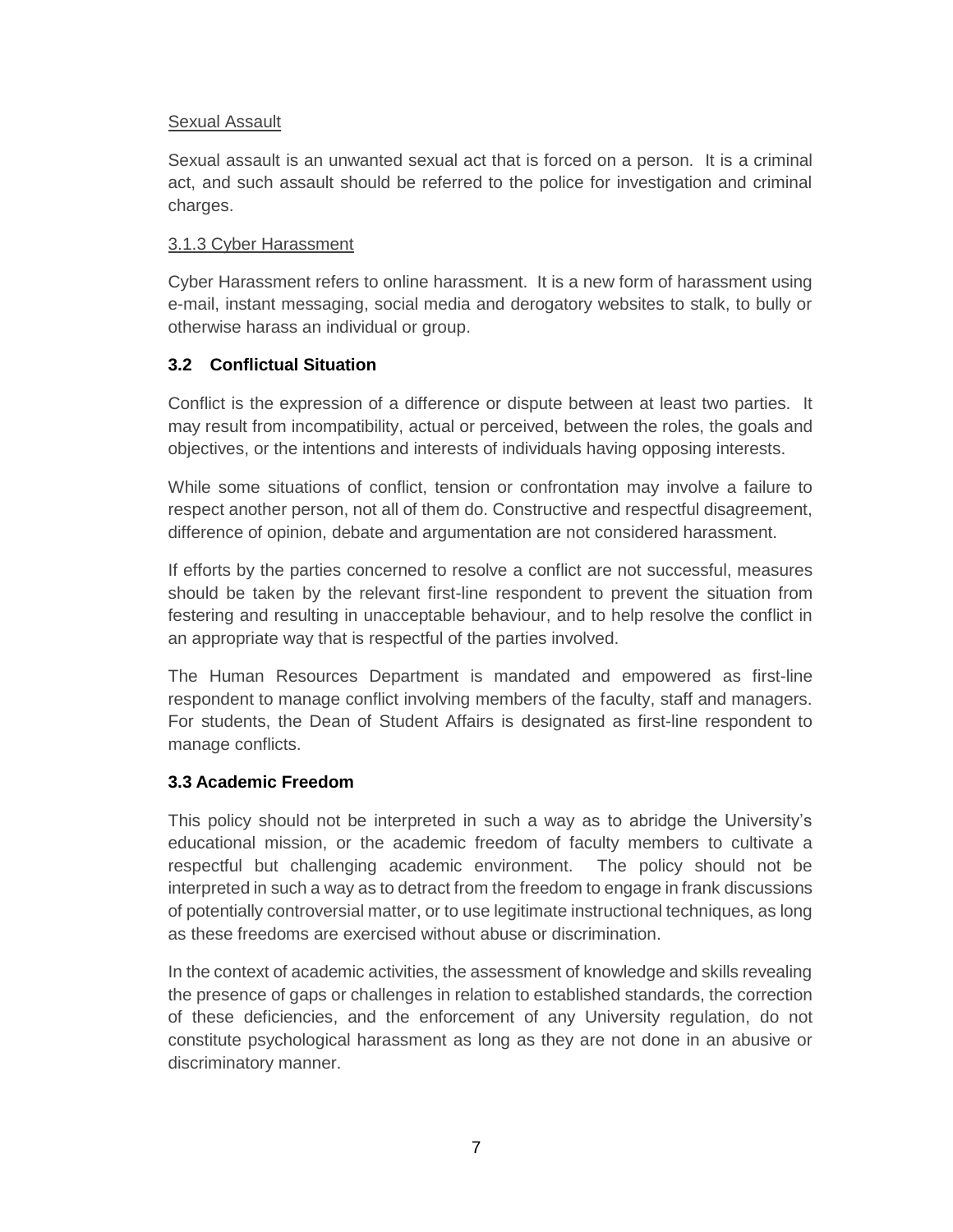# **4. ADMINISTRATORS OF THIS POLICY**

The administration of the Policy on the Prevention of Harassment falls under the Secretary General's Office. All expenses relating to the implementation of this policy should be preapproved by the Secretary General.

## **4.1 Advisors**

Advisors consist of the Dean of Student Affairs, the Director of Human Resources, and the Human Resources Advisor. In addition, the Secretary General will appoint a maximum of six other Advisors from the members of the faculty, staff and managers so as to achieve a gender and linguistic balance, and reflect the diversity of the Bishop's community. The names of Advisors are made available to the University Community through the Secretary General's webpage.

The Secretary General may consult with the Committee for the Prevention of Harassment, as appropriate, concerning candidates for the list of Advisors.

Under this policy, the role of an Advisor is to meet with an individual who believes that he or she may have suffered harassment as soon as possible, and seek to identify the nature and scope of the problem.

The Advisor will identify possible solutions that are available to the person seeking advice. The Advisor will promote informal means of resolution wherever this is appropriate in light of all circumstances.

Advisors will attend orientation and training sessions, as appropriate. Advisors shall preserve confidentiality in the handling of all enquiries.

The Students' Representative Council will appoint a student to act as liaison between students and Advisors or the Secretary General. This student will attend training sessions with Advisors to become familiar with processes and available resources to deal with harassment, and will direct students who may have been the victims of harassment to resources within the University.

#### **4.2 Assessor**

The Secretary General will appoint the Assessor. The person will be selected based on his/her experience and expertise in the area of harassment and in the general conduct of administrative proceedings. Wherever possible and appropriate, the Assessor will be the University's Legal Counsel.

The role of the Assessor is to investigate and resolve a formal Complaint.

The Assessor may not have a direct or indirect personal implication or interest in the complaint. In the event of a conflict of interest, the Assessor should recuse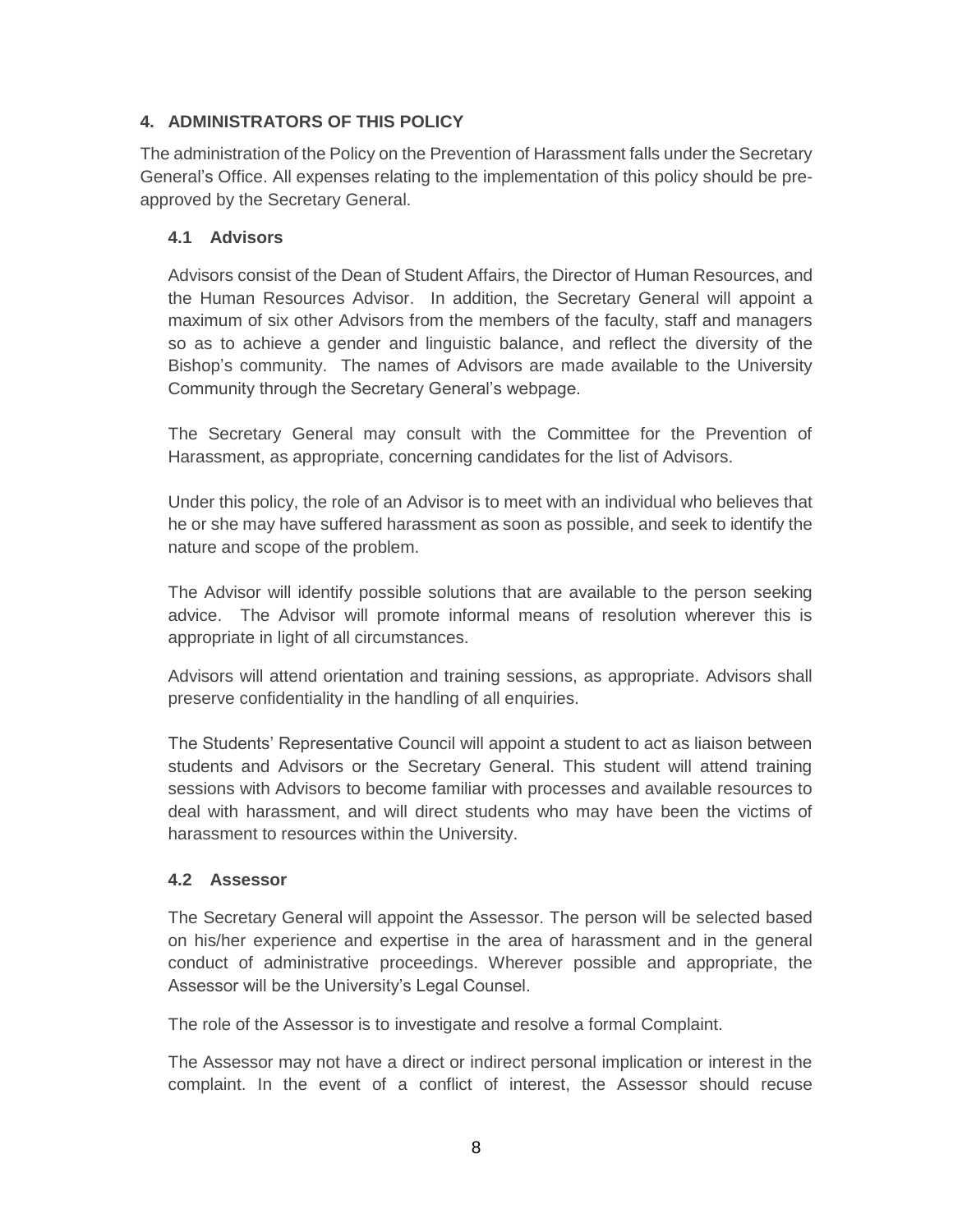himself/herself. The Secretary General will appoint another qualified individual to carry out the assessment.

The Secretary General may not have a direct or indirect personal implication or interest in the complaint. In the event of a conflict of interest, the Secretary General should recuse himself/herself. The Principal will assume the duties of the Secretary General under the Policy.

# **5. INFORMAL RESOLUTION OF CONCERNS OF HARASSMENT**

## **5.1 Consultation with an Advisor**

Any member of the University community who has a concern about an incident or possible incident of harassment or believes that he or she has been a victim of harassment, as defined in Article 3 of this Policy, may seek advice or obtain information by contacting the Advisor of his or her choice or by requesting a referral to an Advisor from the Secretary General.

The Advisor will meet with the individual as soon as possible and seek to identify the nature and scope of the problem and possible solutions.

The Advisor will promote informal means of resolution wherever this is appropriate in light of all circumstances, and where the individual is willing to canvass these options. Informal means of resolution may include contacting the other individuals involved in order to seek an agreement between the parties, or any other form of aid which the individual may seek and the Advisor agrees to.

Any statement, information and documentation that is provided to the Advisor or otherwise comes to light during a process set forth below may be used at any later stage if the complaint proceeds to agreement, mediation or a formal investigation.

The possible outcomes of consultation with an Advisor are:

- A satisfactory resolution is reached, the details of which are noted in the file by the Advisor.
- The individual may file a formal complaint.
- The individual may decide not to proceed any further.

In each of these cases, the Advisor notes the outcome in the file and the Advisor's file is closed. The Advisor transmits the file to the Secretary General's Office.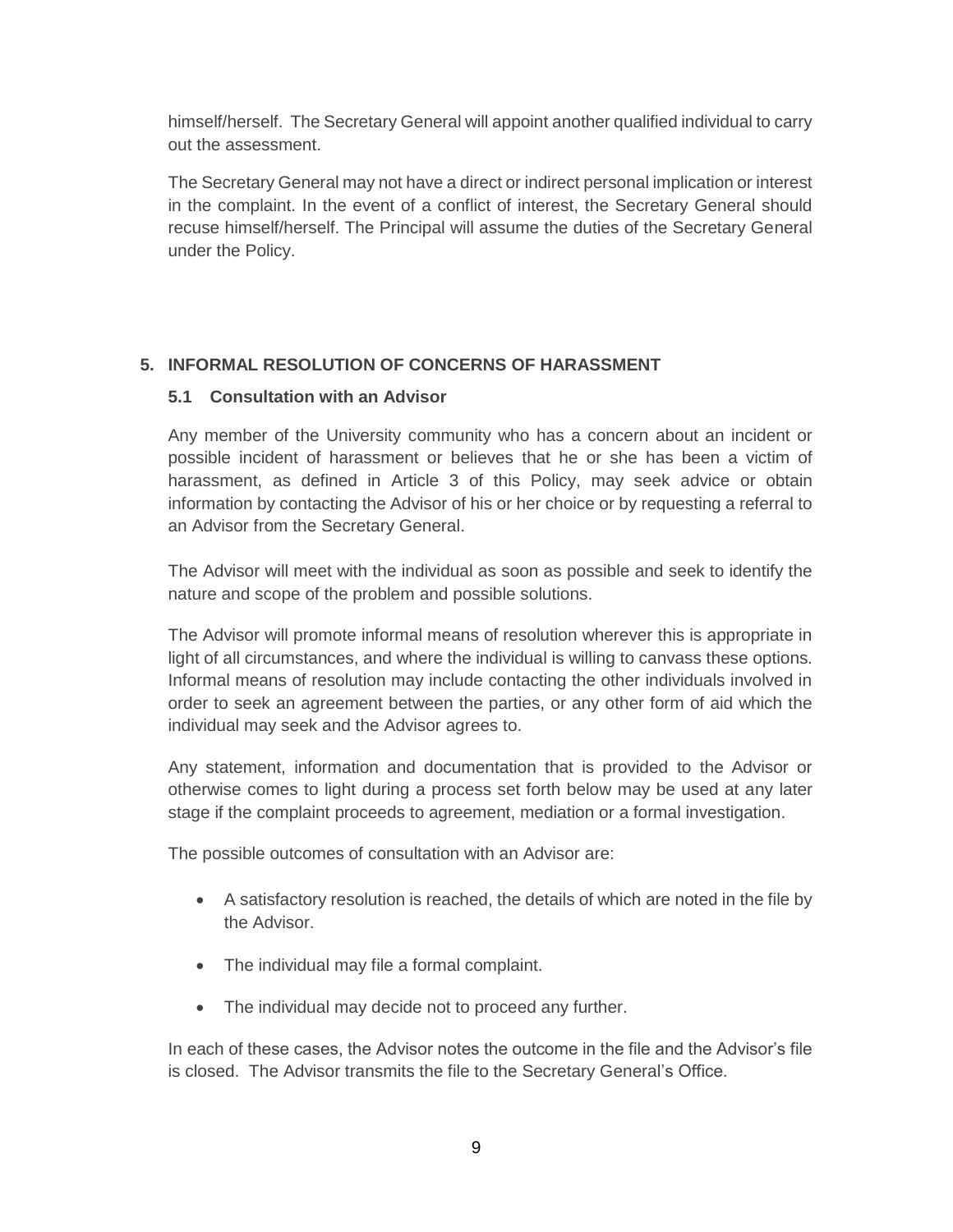# **5.2 Agreement between the parties concerned**

If the individual who contacted the Advisor agrees, the latter can contact the person or persons involved in the incident or incidents that gave rise to concerns of harassment and facilitate an open discussion of potential solutions to the problem behaviour that gave rise to concerns of harassment.

During this process, the parties attempt to resolve the situation by identifying one or more possible solutions through discussion conducted in a respectful manner, with the support of the Advisor.

The possible outcomes of this process are:

- The parties may reach a satisfactory agreement, the terms of which are noted in the file by the Advisor.
- The parties may, by mutual agreement, decide to submit the problem to mediation.
- The individual may file a formal complaint.
- The individual may decide not to proceed any further.

In each of these cases, the Advisor notes the outcome in the file and the Advisor's file is closed. All files should be transferred to the Secretary General's Office to be kept in a secure and confidential area. To the extent allowed by law, the Advisors shall preserve the confidentiality of all consultations and inquiries.

#### **5.3 Mediation**

If both parties agree to have a neutral third party assist them in resolving their problem, the Secretary General will select a mediator having expertise in harassment.

The mediation process begins within fourteen (14) days of an initial request for such action, unless the parties agree to a different timeframe.

The possible outcomes of the mediation process are:

- The parties reach a satisfactory agreement, the terms of which are noted in the file by the mediator;
- If an agreement cannot be reached, then the individual who complained of the harassing behaviour may choose to submit a formal complaint or decide not to proceed any further.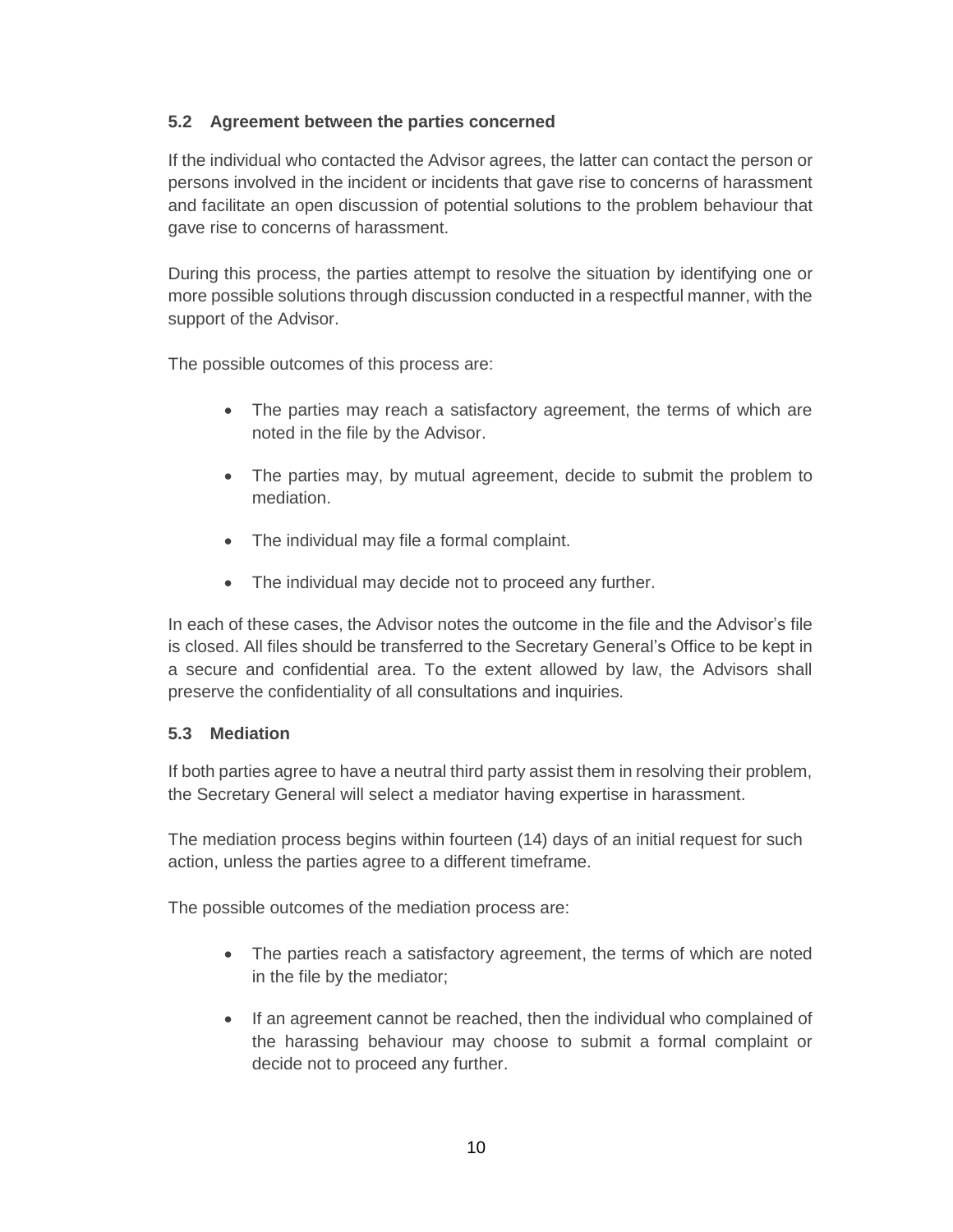In each of these cases, the Mediator notes the outcome in the file and the mediator's file is closed. The Mediator transmits the file to the Secretary General's office.

# **6. FORMAL RESOLUTION OF CONCERNS OF HARASSMENT**

# **6.1 Initiating a Complaint**

A formal complaint may be filed in conformity with the procedures outlined below.

A formal complaint of harassment (the "Complaint") must be submitted to the Assessor using the Complaint Form provided.

By filing a Complaint, the Complainant authorizes the disclosure of the contents and of his or her identity to the Respondent and to any other person involved in handling the Complaint.

The Assessor shall refuse to take any further action where:

- a Complaint appears abusive or patently unfounded or is filed more than *two (2) years* after the event that forms the basis of the Complaint (or, in the case of a series of events, more than *two (2) years* from time the last event in the series of events occurred);
- a Complaint is formulated with the intent to harm or to mislead;
- another recourse has been exercised in relation to the incidents that form the basis of the Complaint.

The *two year* time limit may be extended at the discretion of the Assessor upon being satisfied that the delay was incurred in good faith and that no substantial prejudice will result to any person affected by the delay.

# **6.2 Investigation and resolution of a Complaint**

A copy of the Complaint form is provided to the Respondent. The Respondent is invited to respond to the Complaint in writing.

Upon receiving the written response, the Assessor provides a copy to the Complainant.

The Assessor also provides both parties with:

- a copy of this Policy or the link to the webpage where it can be found;
- information on rights, obligations, and internal and external recourses pursuant to the law and to applicable collective agreements, and applicable University policies and regulations.

Both Complainant and Respondent will be invited in writing to respect the confidential nature of the Complaint file.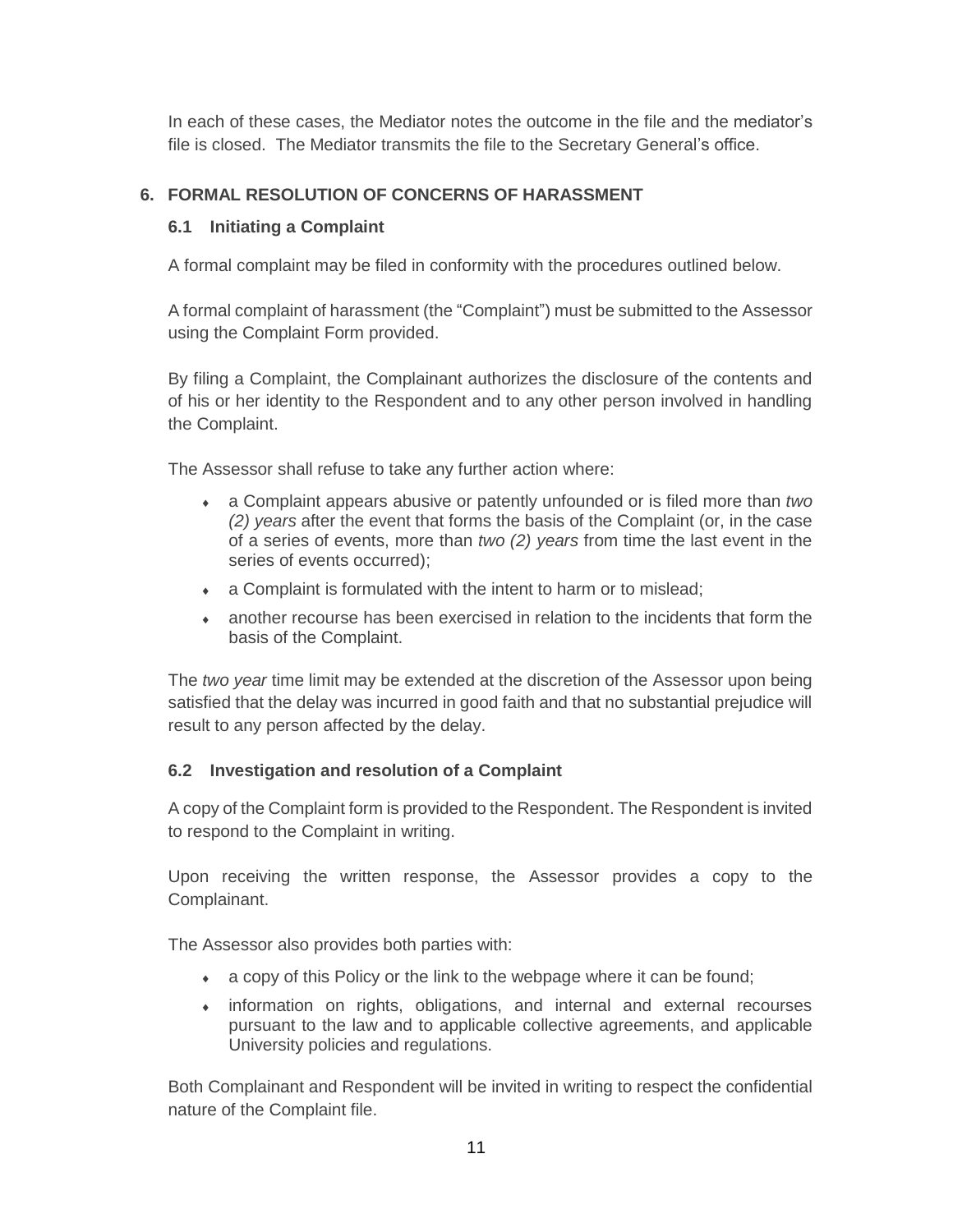A Complaint may be withdrawn at any time by the Complainant. The withdrawal of the Complaint shall be evidenced in writing and signed by the Complainant.

The Assessor shall investigate the Complaint fairly and objectively, using such methods as are deemed appropriate in the circumstances, subject to the principles of procedural fairness applicable in a University context, which shall include:

- Interviewing the Complainant and Respondent individually and inviting them to submit any further written submissions or documentation in support of their viewpoint.
- Where appropriate, inviting the parties to submit the names of witnesses or other individuals with information that may be useful in the circumstances.

In addition, the Assessor may use the following methods as appropriate:

- Seeking information from third parties, including meeting with any witnesses or other individuals suggested by the parties, as may be applicable and as relevant to the resolution of the Complaint.
- Gathering documents relevant to the Complaint;

Witnesses can only be interviewed in reference to the Complaint, not as character witnesses;

All members of the University Community, including the parties to the Complaint, shall cooperate with the Assessor and respond in a timely fashion to requests for meetings or information. They shall respect the confidentiality of all information shared during the investigation.

In cases where the Complainant or Respondent fails to cooperate with the investigation process in a timely manner without appropriate justification, the Assessor may complete the investigation without the party who has failed to cooperate.

No later than 45 days after receiving the Complaint, the Assessor shall report in writing the results and recommendation of the investigation to the Secretary General, and provide a copy to the Complainant and the Respondent under confidential cover.

The report shall be in writing and may contain the following details as appropriate:

- Date the report was drafted;
- Identification of the Complainant and the Respondent;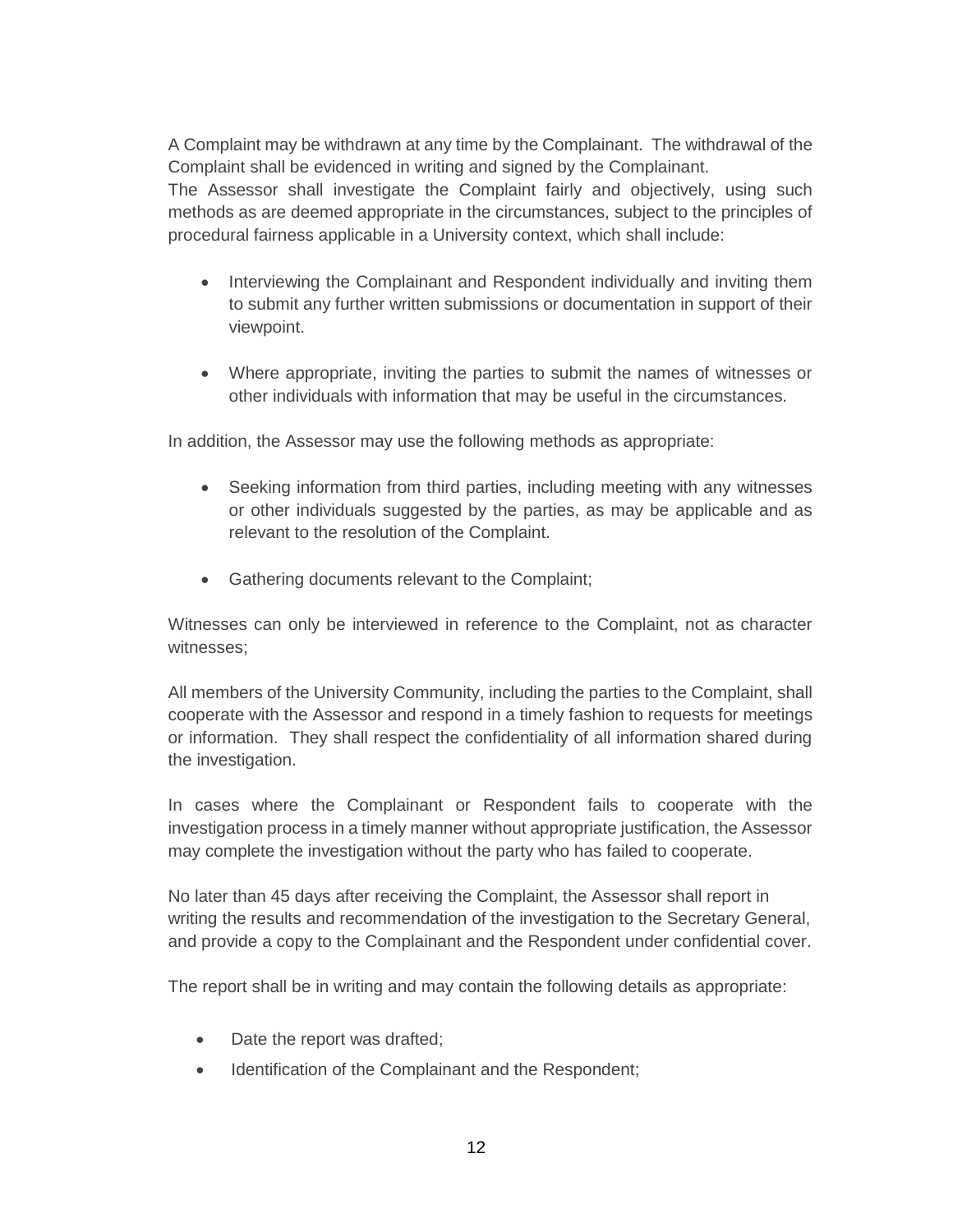- Description of the event or events which led to the Complaint and the facts alleged;
- The findings of facts made and any other information relevant to the conclusions reached;
- The Assessor's determination of whether the Complaint is well founded, on a balance of probabilities, with reasons explaining the determination;
- Recommendations, as may be appropriate, to ensure the resolution of the event or events that led to the Complaint;
- Recommendations, if any, of such measures as may be appropriate to prevent future incidents of harassment and improve the University environment.
- Recommendations on whether disciplinary action, if any, should be taken;

During investigation, the Assessor has the authority to take appropriate measures and actions to protect the security of the Complainant.

#### **6.3 Remedial action and disciplinary measures**

If the Complaint is determined to be well-founded, the Secretary General shall forward the file to the Principal, or in the case of a respondent who is a student, to the Dean of Student Affairs, who may take such remedial or preventive measures as may be necessary, depending on the circumstances and to the extent possible, to resolve or address the Complaint.

The Principal or the Dean of Student Affairs shall have authority to take disciplinary action as required against the Respondent in accordance with Bishop's policies, regulations and collective agreements, and may consult with the appropriate administrative offices (e.g. Academic, Human Resources, Student Affairs, etc.) before deciding to impose a disciplinary measure or take any other form of remedial action.

The objective of the disciplinary action is to deter and prevent the continuation or repetition of the conduct, and may include a range of measures, such as, but not limited to, one or more of the following:

- A directive to the Respondent to cease the behaviour, where a failure to comply may lead to further penalty;
- A program of education or counseling to be undertaken by the Respondent;
- A directive to the Respondent that a verbal or written apology be made to the Complainant;
- Suspension;
- Dismissal or expulsion.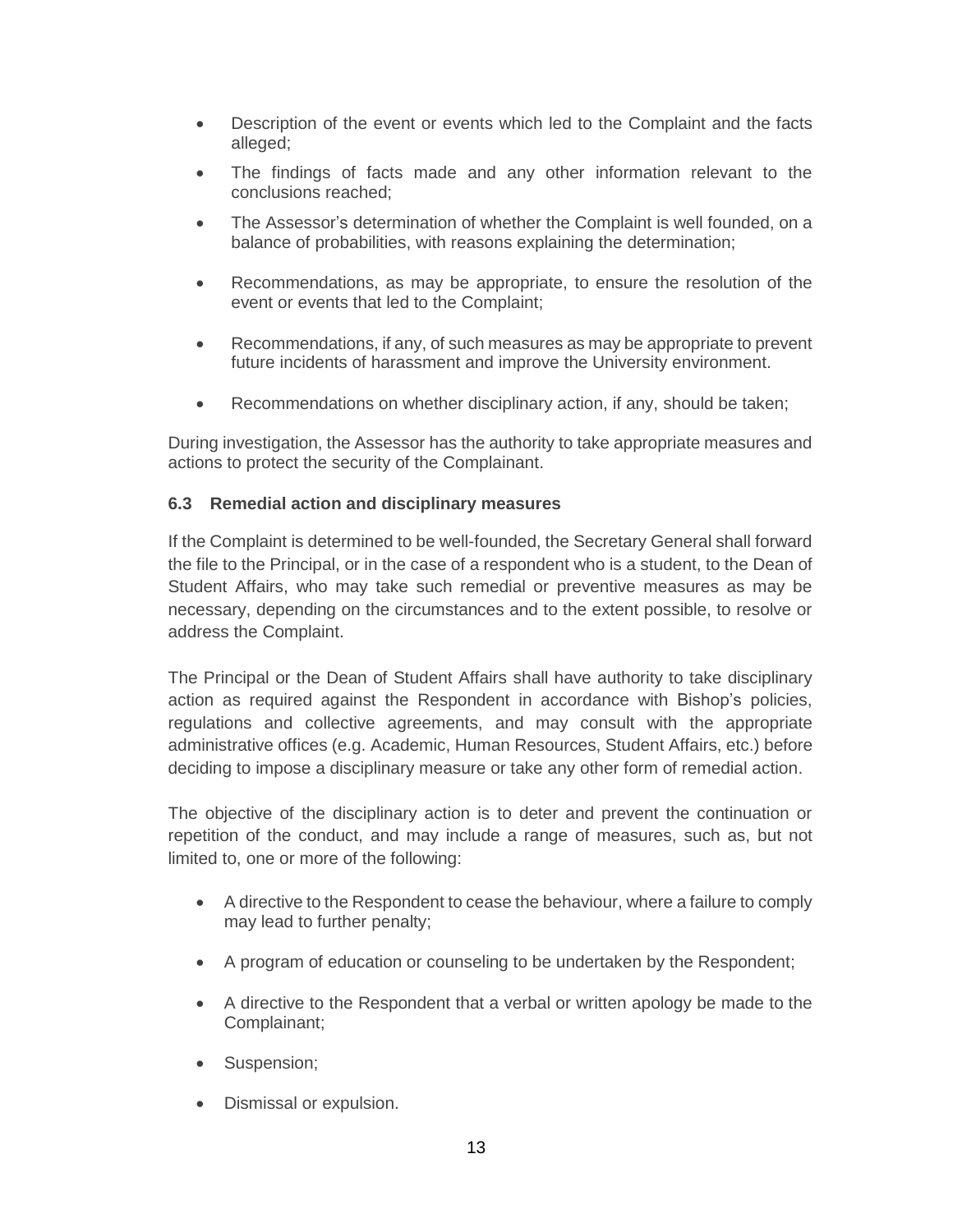Any violation of the "Policy" can lead to administrative or disciplinary measures including termination of employment or expulsion of students.

# **7. RIGHTS**

# **7.1 Right to be accompanied**

In order to safeguard the rights of all concerned, any person who avails himself or herself of this Policy and any person involved in a process governed by this Policy has the right to be accompanied by a member of the Bishop's Community of his or her choosing, such as an A.P.B.U. representative, a Residence Assistant or a member of the Committee for the Prevention of Harassment.

# **7.2 Right to confidentiality**

The University recognizes the importance of confidentiality in the handling of inquiries and Complaints of harassment and will make every reasonable effort to balance confidentiality with the legal responsibility of the University.

Records of materials relating to formal complaints will be handled in a confidential manner and will be stored in a secure location in the Secretary General's Office during and after the treatment of the matter. Access to these records will be limited to the Secretary General, the Principal, and to those required to have access under this Policy or when required by law.

University administrators and any other member of the Bishop's community who, by virtue of their position or involvement in the treatment of an incident of harassment, are privy to information or in possession of documentation pertaining to the incident shall hold such information in strict confidence. This shall include refraining from discussing or releasing information in any form, beyond that required to fulfill the aims of this Policy and to manage the risk of harm to others, or as required by law.

# **8. COMMITTEE FOR THE PREVENTION OF HARASSMENT**

# **8.1 Mandate of the Committee**

The Committee for the Prevention of Harassment has the mandate of educating the University Community about harassment and about both informal and formal means of resolving problems or complaints. The Committee's activities shall include:

 Collaborating and conferring with Advisors and other administrators who receive complaints and/or inquiries, as may be applicable, without particular individuals being identified, with the objective of providing information to the University Community about issues relating to harassment and making University resources better known;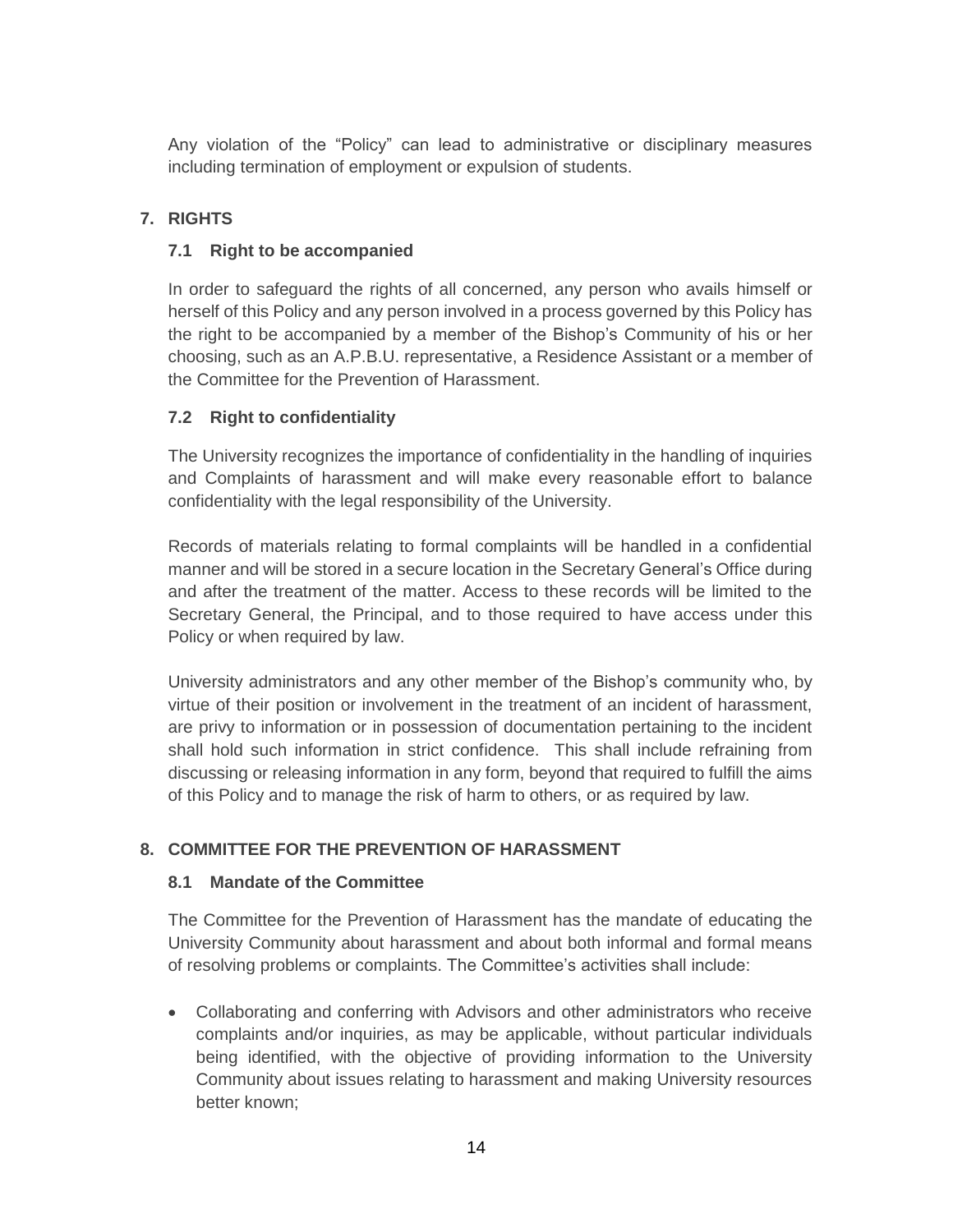- Publishing a summary report each year which is made available to all sectors of the University Community;
- Reporting on such other matters as the Committee believes should be brought to the attention of the Principal or the University Community in general;
- Holding regular meetings as needed in the event of education planning, approval of reports, or other related business;
- Providing recommendations to the Principal and/or the Secretary General on possible improvements to this Policy.

# **8.2 Committee Composition**

The Committee for the Prevention of Harassment is comprised of the Dean of Student Affairs, the Director of Human Resources or a delegate, the Secretary General and the University Legal Counsel. In addition, a member from each of the following groups will be appointed to the Committee:

- Faculty Council
- Librarians
- Managers' Council
- **•** Staff Council
- Students' Representative Council (SRC)

Members are appointed every two (2) years and may sit a maximum of two consecutive terms.

# **8.3 Confidentiality**

Beyond the Committee's annual public report and educational efforts, all Committee members will respect the confidential nature of the consultations under 4.1 and 4.2.

# **9. NOTICES**

For members of the Bishop's community, notice is deemed to have been given by using the electronic address provided by the University.

# **10. RETURN OF DOCUMENTS**

Once a decision on an incident of harassment is rendered, a party may request the return of original documents submitted. The Secretary General will return the original and retain a copy.